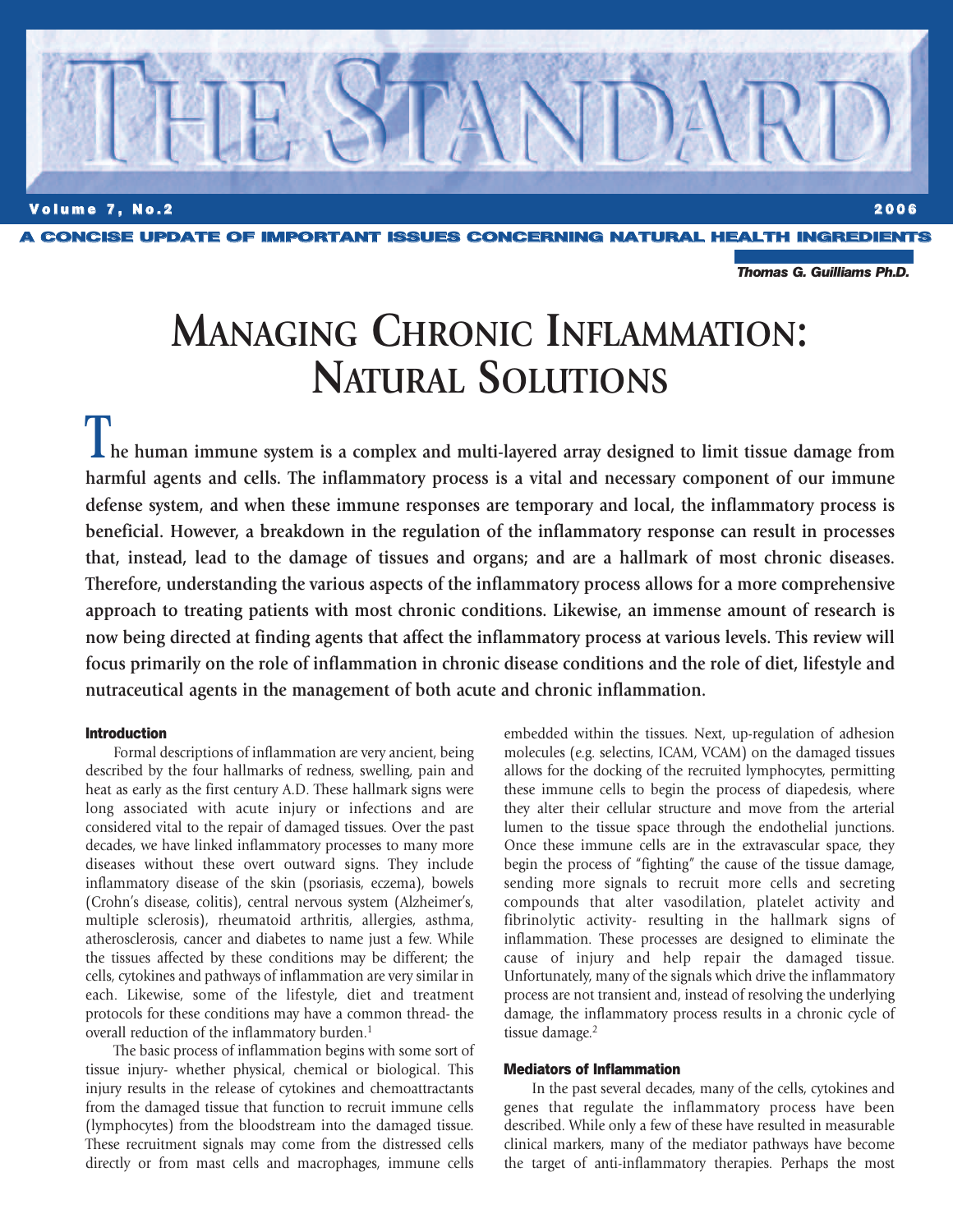

commonly targeted enzyme pathway for drug therapy, cyclooxygenase (COX), is responsible for the conversion of arachodonic acid into pro-inflammatory mediators such as prostaglandins (e.g. PGE2) and thromboxanes. (See Figure) Compounds such as the non-steroidal anti-inflammatory drugs

(NSAIDs- aspirin, ibuprofen, naproxen) are non-specific inhibitors of both the constitutive COX-1 enzyme as well as the inducible COX-2 enzyme. Recently, COX-2 specific inhibitors (e.g. celecoxib), have been marketed in the attempt to eliminate the most common side effect (gastric ulcer) associated with non-specific NSAIDs, although several drugs in this class have been removed from the market due to increased cardiovascular risk. Other enzymes, in the lipoxygenase (LOX) family, are responsible for the conversion of arachidonic acid into other pro-inflammatory mediators (leukotrienes) and are often the target of specific anti-inflammatory therapy.3 The enzyme responsible for liberating arachidonic acid from the phospholipids of the cell membranes, phospholipase A (PLA2), is also an important target for antiinflammatory therapies.4 (See Figure Inset)

Pro-inflammatory signals between cells are achieved through a network of cytokines and chemokines. A majority of these molecules are produced by immune cells, though many of these can be produced by certain cells under stress (such as proinflammatory adipokines from insulin-resistant adipose cells). Some of the more important pro-

inflammatory biomarkers include monocyte chemotactic protein-1 (MCP-1), interleukins 1β (IL-1β), IL-6, tumor necrosis factor-α (TNF-α), intracellular adhesion molecule (ICAM), vascular cell adhesion molecule (VCAM), bradykinin, histamine, C-reactive protein (CRP), fibrinogen, serum ameloid A (SAA) and plasminogen activator inhibitor-1 (PAI-1). As many of these compounds are coordinately regulated or have direct influence on the expression or secretion of others, they are often upregulated together in various disease states. Conversely, many anti-inflammatory agents result in the coordinate downregulation of several of these biomarkers.5

Expression of many of these biomarkers is inter-regulated through a series of cell surface and nuclear receptors. Key among these is the nuclear transcription factor, nuclear factor-KB (NF-KB), responsible for the regulation of many pro-inflammatory cytokines, adhesion molecules, growth factors and inducible enzymes such as COX-2. Numerous compounds have been

discovered to have an influence on NF- KB activity and regulation, helping to explain their anti-inflammatory and anti-cancer activities.6,7 Other nuclear receptors of interest include the related peroxisome-proliferator-activated receptors (PPARs), liver X receptors (LXR) and the retinoic-acid receptors (RARs);



responsible for the transcriptional regulation of numerous genes whose products are involved in the regulation of inflammatory processes, insulin sensitivity and other vital cell functions. 8,9 A growing area of research is also focused on a family of cell-surface receptors, called toll-like receptors (TLRs), which recognize various components of microbes or stressed host cells to trigger immune/inflammatory responses. These receptors, as well as the classic receptors for cytokines and growth factors also play a role in understanding the inflammatory process, but have yet to become clinical targets for risk management.<sup>10</sup>

# **Clinical Markers of Chronic Inflammation**

C-reactive protein (CRP), a liver protein which is produced in response to inflammation, is one of the most common indicators used to detect inflammation in the body. CRP is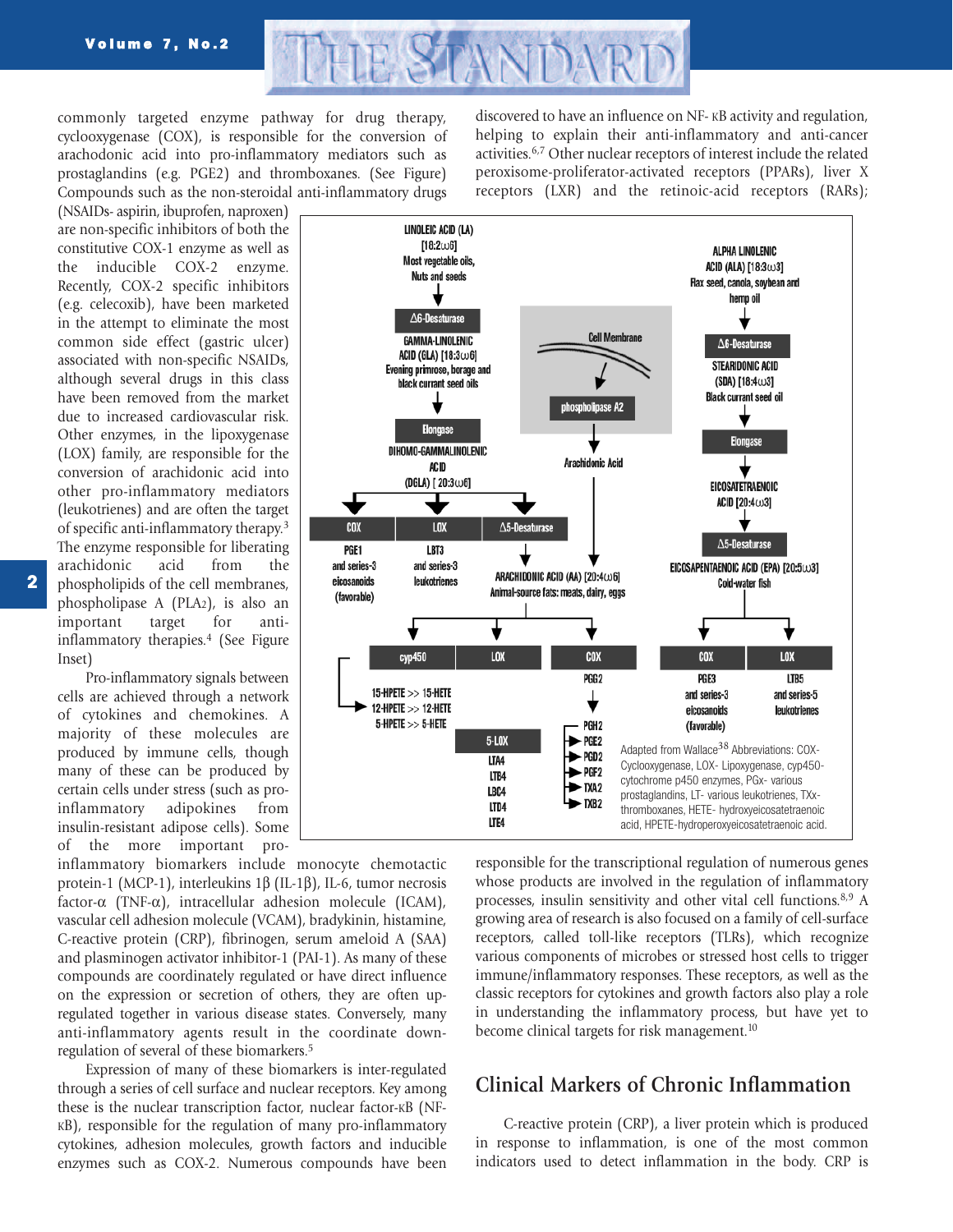

usually used to predict an individuals risk for cardiovascular disease, but can be used more generally to indicate inflammation and disease risk. Type 2 diabetes and other negative health conditions are associated with elevated CRP levels.11-13 CRP is primarily secreted by the liver and is triggered by interleukin 6 (IL-6) as well as other inflammatory cytokines generated by monocytes, macrophages, and adipose tissue.<sup>11,14</sup> CRP is measured by a high sensitivity assay (hs-CRP). Currently, hs-CRP levels <1.0 mg/L indicates a low cardiovascular risk, 1.0- 3.0 mg/L indicates an average risk, and levels greater than 3.0 mg/L indicate a high cardiovascular risk. Some suggest there may be added value in expanding the range to consider values less than 0.5 mg/L (very low risk) and greater than 10 mg/L (very high risk).<sup>11</sup> CRP values have not been established for other disease-specific conditions, but since CRP is triggered by inflammatory cytokines from sources through out the body, it may be useful as an indicator of chronic inflammation for a wide range of diseases.

Another marker of inflammation specific to cardiovascular disease that has emerged in recent years is lipoprotein-associated phospholipase A2 (Lp-PLA2). After adjusting for CRP and LDL cholesterol, Lp-PLA2 is an independent predictor of cardiovascular risk in some groups.15-17 As more becomes unveiled about the intricacies of the inflammatory process, disease specific markers, such as Lp-PLA2 , may replace or become more widely used alongside other general markers of inflammation like CRP.

# **Lifestyle Factors Contributing to Chronic Inflammation**

# **Diet**

There are a number of different dietary factors that can cause or contribute to inflammation. Polyunsaturated fatty acids (PUFAs), namely the omega-6 PUFAs arachindonic and linoleic acids, hold the strongest evidence for pro-inflammatory effects. Linoleic acid, one of the main PUFAs in the Western diet, can be converted to arachindonic acid, a precursor to components in the inflammatory process. Because linoleic acid competes with omega-3 fatty acids for metabolism, the conversion of linoleic acid to arachidonic acid depends largely on the ratio of omega-3 to omega-6 fatty acids consumed. Plant seed oils such as corn, sunflower, and safflower make up a large percentage of dietary sources of linoleic acid. Foods derived from these oils, including margarine, also contribute to the high ratio of omega-6 to omega-3 fatty acids typically seen in the Western diet. Arachidonic acid is also consumed directly in meat, eggs, and other common foods in the Western diet.<sup>18,19</sup>

Omega-3 fatty acids, including those found in fatty fish like EPA and DHA, have anti-inflammatory effects. Omega-3 fatty acids are usually consumed in lower quantities than omega-6 fatty acids in the Western diet, which contributes to inflammation.18 The typical American diet may have omega-6/omega-3 fatty acid ratios in the 15-20:1 range. As stated previously, these high ratios can contribute to chronic inflammation.20,21 Some studies suggest trans and saturated fats may also lead to increased levels of inflammation.22,23 The Nurses' Health Study reported women with the highest intakes of trans-fat had CRP and IL-6 levels that were higher (73% and 17%, respectively) than those who consumed the least amount of trans-fats.22 In a study of patients with heart failure, higher intakes of saturated and trans-fats were independently associated with higher amounts of TNF- $\alpha$ <sup>24</sup> It is conceivable that high intakes of saturated and trans-fats can promote inflammation, however most of this data is observational and the mechanisms are unclear.

Glycemic index (GI) and glycemic load (GL) may contribute to inflammation as well. The Nurses' Health Study reported that of the 902 diabetic women, CRP levels were 32% higher in those with the highest GI diets compared to the lowest.<sup>25</sup> In another study involving 244 generally healthy middle-aged women, glycemic load was positively related to CRP levels.26 The mechanism for this potential relationship is not clear but could be related to elevated glucose and/or insulin levels, both known to contribute to inflammation.<sup>19</sup> This preliminary evidence implies that diets with a high GI/GL (diets high in refined carbohydrates) may contribute to chronic inflammation. This relationship needs further investigating and more clinical trials.

# **Obesity**

Studies suggest excess adipose tissue is associated with higher amounts of CRP and other inflammation markers in children, the elderly, and those with metabolic syndrome, diabetes, and heart disease. Where fat is stored may be more critical than the amount, as visceral abdominal fat is a better predictor of inflammation levels than other obesity measures.<sup>27</sup> Adipose tissue is more than a passive storage of fatty acids, we now know it is responsible for secreting over 50 proteins, or adipokines, with a variety of roles. Adipose tissue functions differently in obese individuals compared to those who are lean. Dysregulation of adipose tissue can lead to an increase in macrophages and the amount of pro-inflammatory cytokines produced is directly related to weight gain. Visceral abdominal obesity appears to play a role in chronic inflammation. Studies show that weight loss leads to reductions in inflammatory markers, strengthening the connection between obesity and inflammation.27,28

## **Sedentary Lifestyle**

A sedentary lifestyle may indirectly contribute to inflammation as it promotes weight gain and obesity. An inactive lifestyle may also contribute to the inflammatory burden in more direct ways. Cytokines, or myokines, are released by active skeletal muscle into the circulation system where they reduce inflammation in muscle cells and at distant sites. <sup>29</sup> A sedentary lifestyle, therefore, may contribute to inflammation by reducing the amount of circulating anti-inflammatory cytokines and by increasing pro-inflammatory myokine production from inactive muscle beds.

# **Smoking**

Studies show that those who smoke have higher CRP levels than non-smokers. A prospective study following smokers and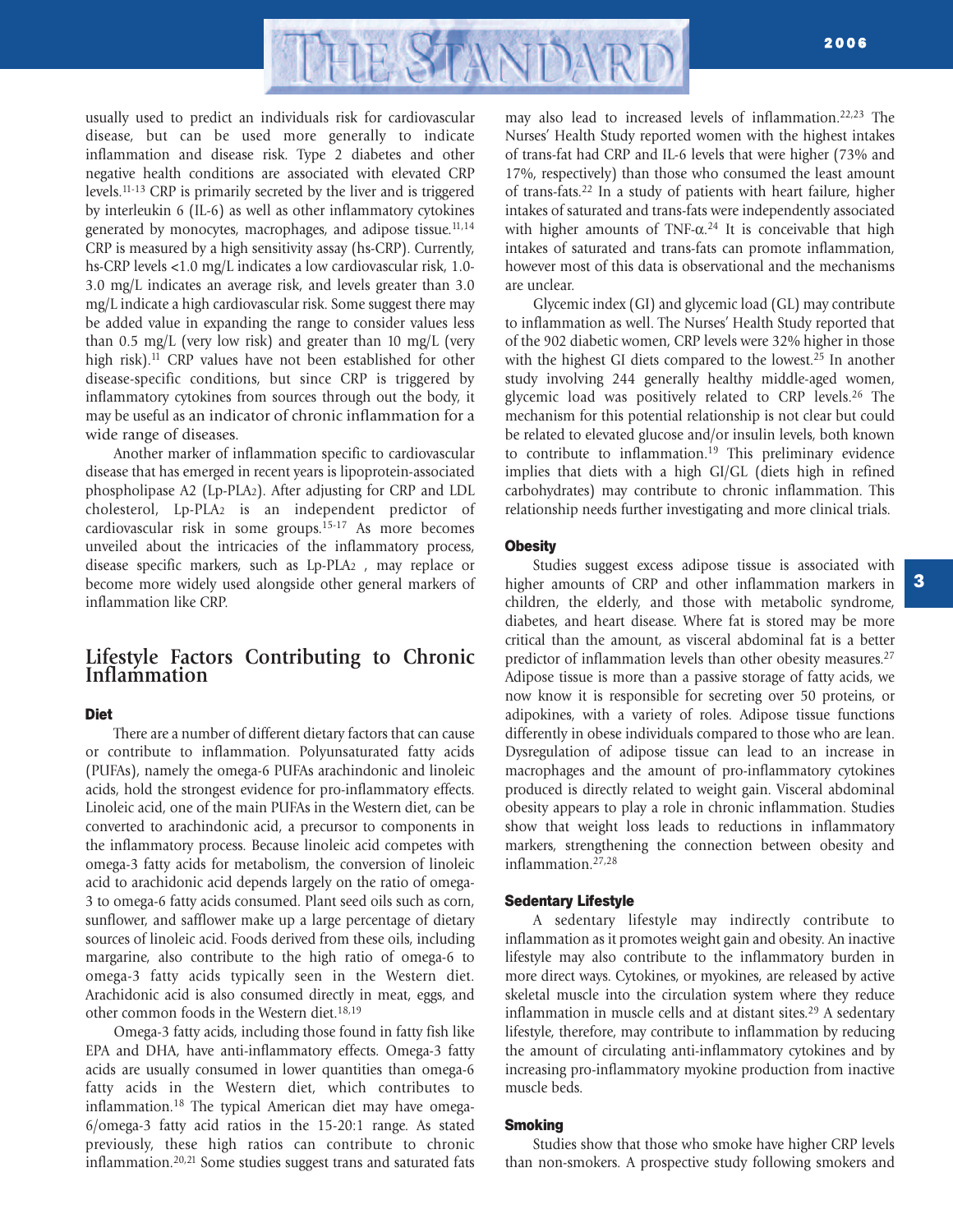

non-smokers for 18 years, showed smokers had elevated inflammatory markers compared to non-smokers. Smoking causes increased oxidative stress, which may be one way smoking could drive inflammation and promote development of CVD, COPD, and other disorders.30

# **Lifestyle Interventions to Prevent and Reduce Inflammation**

# **The Mediterranean Diet and Beyond**

The Mediterranean diet has many different variations, but in general includes generous amounts of fruits and vegetables, whole grains, beans, nuts and seeds, deep-sea fish, and fermented dairy. Olive oil and wine are also consumed in moderately high amounts. The Mediterranean diet has become one of the most studied diets for its ability to reduce all-cause and cardiovascular mortality and may also be an effective way to reduce inflammation. An epidemiological study revealed that those who consumed a diet most closely resembling the traditional Mediterranean diet had CRP levels 20% lower than those who did not closely follow the diet.<sup>31</sup> A study involving a group of healthy elderly individuals also showed similar results. <sup>32</sup> Another small trial showed that after consumption of a single Mediterranean style meal, postprandial CRP levels were decreased while consumption of a Western style meal did not decrease CRP levels.<sup>33</sup> After two years on the Mediterranean diet, patients with metabolic syndrome had significant decreases in levels of CRP and other inflammation markers compared to those on a control diet (prudent diet). $34$  The results from these trials are not surprising as many components of the Mediterranean diet, such as marine omega-3 fatty acids, red wine, and olive oil, are all known to have positive effects on inflammation.

Eicosapentanoic acid (EPA) and docosahexanoic acid (DHA), found in coldwater fatty fish (tuna, salmon, sardines, etc), are the two most studied omega-3 fatty acids. Diets rich in EPA and DHA can reduce or prevent inflammation and reduce the risk of cardiovascular events. Studies have shown reductions in inflammation and positive effects on cardiovascular disease, rheumatoid arthritis, inflammatory bowel disease, and other conditions with the use of fish or fish oil supplements.35 Some clinical trials have shown omega-6/omega-3 ratios from 2:1 – 6:1 have reduced inflammation and improved cardiovascular disease risk.20,21 While diets high in omega-3 fatty acids have beneficial effects on inflammation and other conditions, the optimal amounts needed varies for different diseases and populations. With the typical Western diet consisting mostly of omega-6 fatty acids, a small increase in omega-3 fatty acids may be beneficial for inflammation.

Anti-inflammatory effects have been reported with various alcoholic beverages, mainly red wine which may provide additional benefits because of its antioxidant properties. Research suggests those with moderate alcohol consumption have lower CRP levels and other markers of inflammation than either those who do not drink or are heavy drinkers.<sup>36</sup>

### **Weight Loss**

In addition to diet, weight loss has also been shown to reduce CRP and other inflammatory markers. In a 12-week dietary intervention study, 83 obese women had a 26% reduction in CRP with an average weight loss of 7.9 kg. Weight loss interventions from 6 months to 2 years have reported that weight loss due to exercise, dietary restriction, medication or gastric bypass surgery can reduce CRP levels by 3-70% along with other inflammatory markers.<sup>27</sup> The improvement in inflammatory markers may depend on the amount of weight loss and/or the individual's starting BMI.<sup>27,37</sup> In those who are overweight or obese, weight loss can be an effective way to reduce inflammation, regardless of the weight loss method.

# **Physical Activity**

Research also suggests that physical activity, such as traditional exercise or sports, can reduce inflammation.<sup>29</sup> An inverse association between markers of systemic inflammation, fitness status, and physical activity has been observed in crosssectional studies. An inverse, independent dose-response relationship between plasma CRP and physical activity has also been observed in other large population studies in both men and women. Aerobic exercise and resistance training, or a combination of the two, have been shown to have positive effects on inflammation. Anti-inflammatory effects may extend beyond physical activity resulting in weight and fat loss. The potential decrease in CRP levels may also depend on health status, fitness level, and baseline CRP levels. Anti-inflammatory effects may also be related to the skeletal muscles' ability to produce cytokines (myokines). Myokines are released into circulation by active skeletal muscle which reduces inflammation in muscle cells. While research shows physical activity has beneficial effects on inflammation, it is still unclear which type, intensity, and frequency of physical activity is the best to reduce inflammation in different populations.

# **Nutraceutical Intervention of Acute and Chronic Inflammation**

Many of the foods, spices and traditional healing substances associated with reducing inflammation have been analyzed to find specific anti-inflammatory mechanisms associated with specific dietary components. Many of these have been extensively studied in enzyme inhibitory assays, cell-culture and animal studies to further elucidate their anti-inflammatory effects.38 A wide-variety of clinical trials have been performed on many of these agents. While these studies confirm their clinical use, the diverse study designs and doses have made it difficult to compare these agents to one another. We will review the most commonly used agents, describing their known mechanisms and current clinical application.

## **Fatty Acids**

As discussed above, diets high in omega-3 fatty acids and low in omega-6 and trans-fatty acids generally reduce the overall inflammatory burden. This would seem logical due to a decrease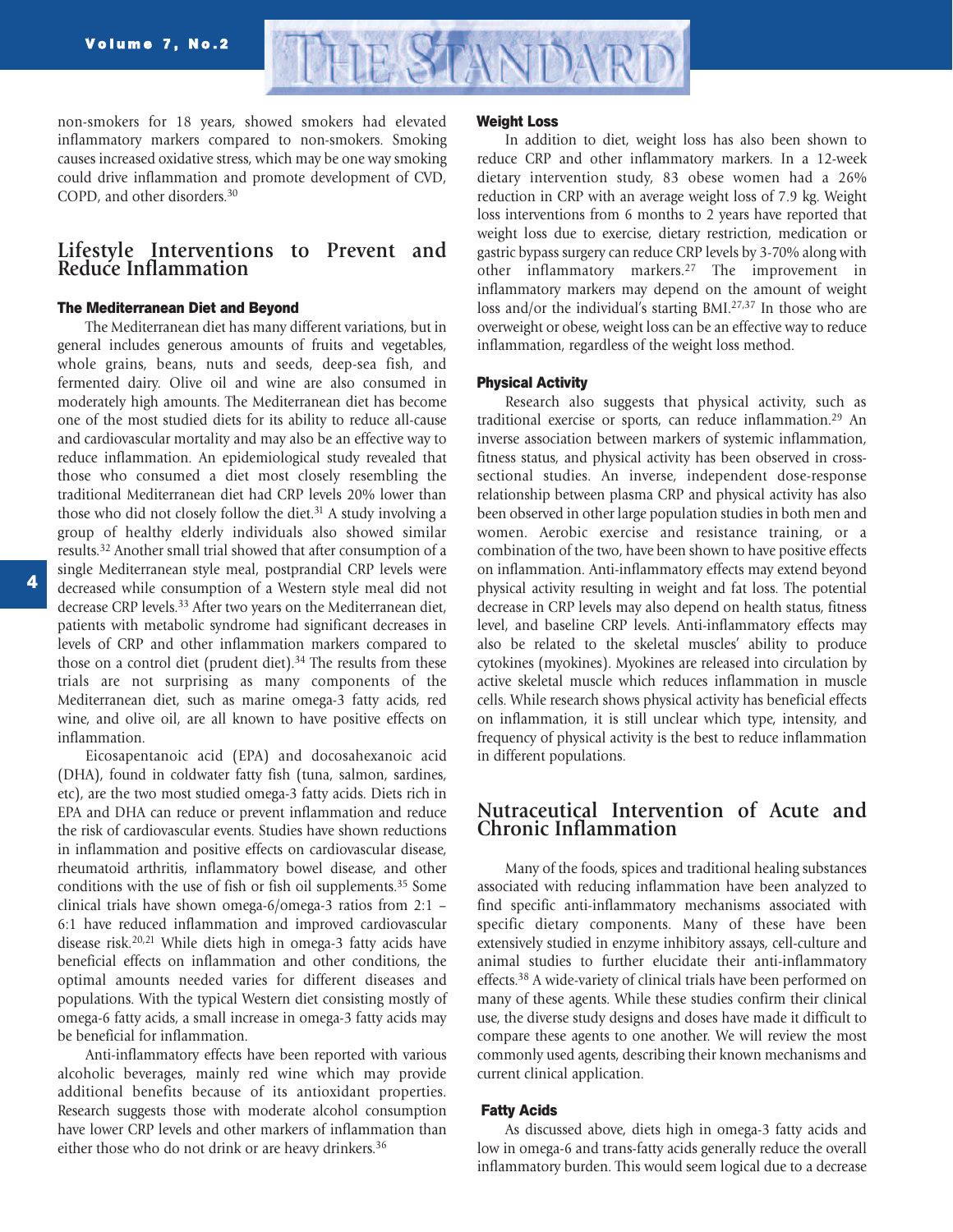

in arachidonic acid intake (or its precursors) while at the same time increasing fatty acids that directly compete for enzymes within the arachidonic acid cascade (COX, LOX etc.). Intervention trials have been performed in order to see whether fatty acids in the form of dietary supplements are able to change the inflammatory burden and modify disease outcomes. The most common of these fatty acids are EPA and DHA from fish oil, and gamma-linolenic acid (GLA) from Evening Primrose oil, Borage oil and Black current seed oil.

Omega-3 fatty acids from fish oil have been studied extensively in patients with rheumatoid arthritis.<sup>39</sup> Meta-analysis data suggest a modest improvement in tender joints and morning stiffness with the addition of fish oil supplementation.<sup>40</sup> Dosing and fish oil content vary widely in different clinical trials. The most significant benefits seem to require at least 3 grams/day, although benefits were seen in some trials with 2.6 grams/day,<sup>41</sup> 30mg/kg/day,<sup>42</sup> and 40 mg/kg/day.<sup>43</sup> Significantly more benefit is seen when patients who use fish oil supplements are also consuming a low arachidonic acid, antiinflammatory diet.<sup>42</sup> A recent review of the literature for beneficial dietary and nutraceutical agents in rheumatoid arthritis shows that omega-3 therapy is one of the most consistent and promising.44

The role of fish oils has also been explored in patients with inflammatory bowel diseases such as ulcerative colitis and Crohn's disease. Reviews of the various clinical trials have shown that doses as high as 4.5 and 5.4 grams per day have limited benefit on preventing relapses, but often reduce the dependence on steroid therapy and dramatically reduce inflammatory markers.45 A specially prepared enteric-coated, free fatty acid preparation (1.8 g/day EPA, 0.9 g/day DHA) was able to significantly reduce the level of relapse, compared to placebo, in a group of Crohn's disease patients  $(n=78).46$  Another group recently reported that stimulated T-cells and monocytes taken from Crohn's disease patients supplemented with fish oil (1.6 g/day EPA, 1.08 g/day DHA- non-enteric coated) and an antioxidant blend (vitamins A, C, E, selenium, and manganese) produced lower interferon-gamma and PGE2, compared to placebo.47 In general, these data suggest that individuals with inflammatory bowel conditions may benefit from increasing fish oil intake equivalent to 2.5-5 grams per day.

The role of GLA from Evening Primrose oil and Borage oil for rheumatic diseases has been reviewed.<sup>48</sup> In these diseases (rheumatoid arthritis, Raynaud phenomenon and Sjögren syndrome), high doses of GLA (450 mg to 2.8 grams) delivered via Evening Primrose oil or Borage seemed helpful in many patients. Unfortunately, few well-designed clinical trials have been performed to make clear recommendations. Additionally, mixed results have been reported for the use of Borage oil for atopic eczema.49,50

# **Botanical Components**

A wide variety of plant compounds have been used in traditional medicine throughout the world to treat inflammatory conditions (acute and chronic). The anti-inflammatory agents in many of these have been purified and studied in a variety of experimental models (especially as anticancer agents).<sup>51</sup> Clinical

use of the whole herb, herbal extracts, or isolated compounds as anti-inflammatory agents is widespread throughout the U.S.

# **Turmeric /Curcumin**

Turmeric (*Curcuma longa*) roots have long been used as both a food ingredient (spice, coloring agent) and medicinal agent in East Asia. This plant, related to ginger, contains the potent antiinflammatory agent, curcumin. Curcumin is known to be a potent inhibitor of NF- κB, COX-2, LOX as well as many other enzymes within the inflammatory pathway (many regulated through NF- κB).52 Curcumin also reduces other inflammatory mediators such as IL-6, IL-1β, MCP-1 and metalloproteanases in animal models.53,54 Animal and cell culture studies have shown positive benefits for curcumin in diverse conditions such as ulcer prevention and healing, treating and preventing hepatotoxicity, direct anti-inflammatory studies (induced edema studies), reduction in advanced glycation end products (AGEs), antibacterial, anti-viral and anti-tumor to name a few.55,56

While curcumin is likely one of the most diverse and powerful natural anti-inflammatory agents known, and both its mechanisms and applications are fairly clear; few clinical trials have been published to confirm its wide use in humans. Reports have confirmed that oral doses of curcumin inhibit the production of COX-2, limiting the formation of PGE2, as well as reducing pro-inflammatory mediators from LOX in animals and humans.<sup>57,58</sup> A small pilot study in patients with inflammatory bowel diseases (5 Crohn's, 5 proctosigmoiditis) showed improvements in inflammatory markers and disease measurements as well as a reduction or elimination of previous medications. The dose in this study was either 550 mg curcumin twice daily or 360 mg three times per day (1st month) followed by 360 mg four times per day. <sup>59</sup> A similar study also showed improvement in patients with irritable bowel syndrome taking curcumin/turmeric.60 A study in Thailand showed that 3 grams of curcumin/day in divided doses significantly reduced both duodenal and gastric ulcers (76% patients had complete healing) in 12 weeks.<sup>61</sup> Curcumin is considered to be extremely safe and no toxicity is noted even at very high doses.62

#### **Quercetin and related flavonoids**

Plant flavonoids are widely distributed in nature and are frequently consumed in most diets. Numerous biological activities have been attributed to the consumption of flavonoids, including strong anti-inflammatory activity. For instance, quercetin impedes several steps in the conversion of arachidonic acid to inflammatory eicosanoids by inhibiting phospholipase A2, COX-2 and 5-LOX.38 In addition, quercetin is also one of the few known agents to inhibit mast cell degranulation, an important first step in allergic reactions; as well as diminish mast cell production of pro-inflammatory cytokines.<sup>63,64</sup> Due to its combined affects on mast cells, quercetin has become a key agent for treating and preventing allergic reactions, especially allergic rhinitis.

Quercetin and other related bioflavonoids are used regularly in acute and chronic inflammatory conditions, and may be especially helpful in injury related conditions due to their beneficial affects on extra-cellular tissue repair and capillary permeability.65,66 In the classic animal model, rat paw edema,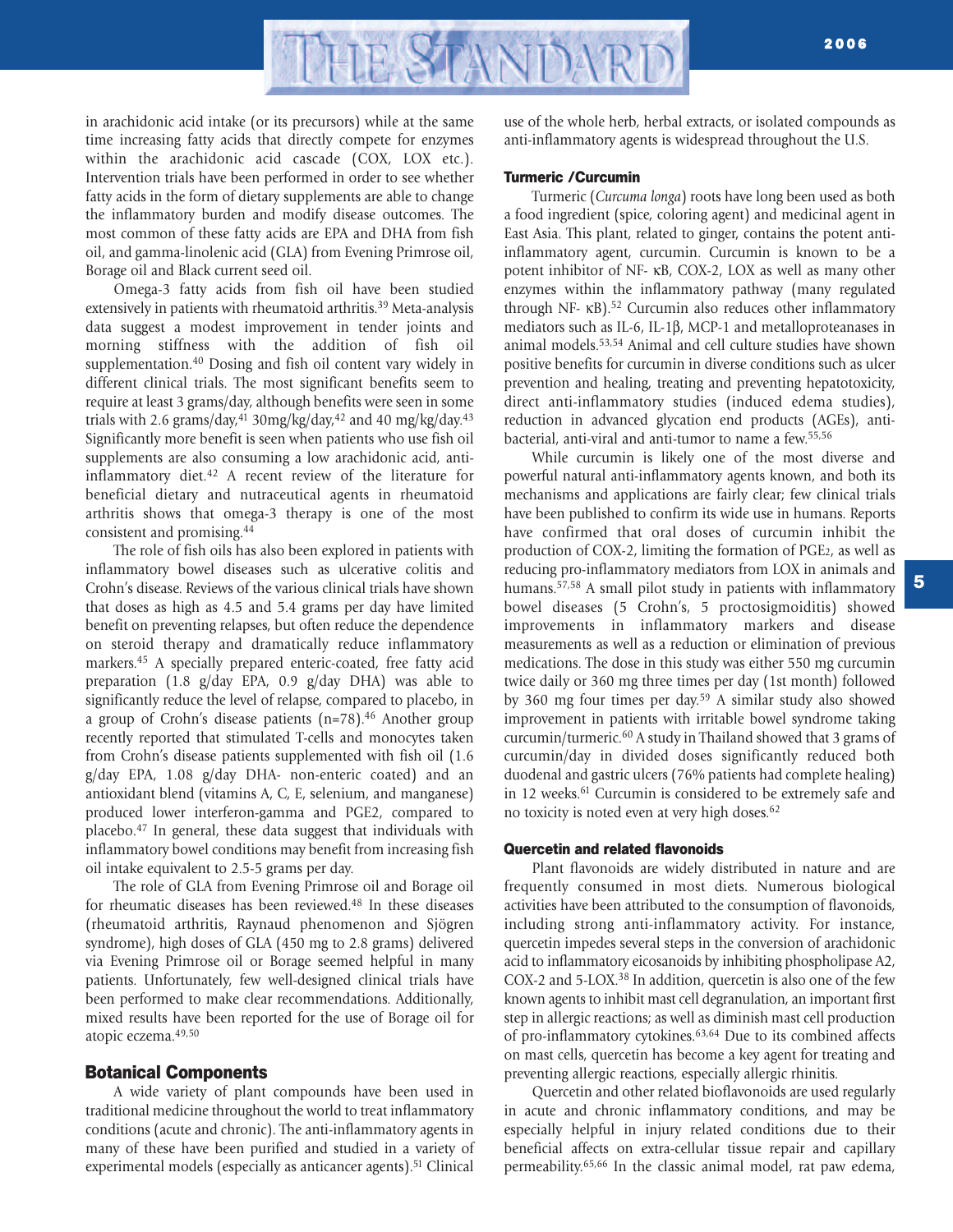

quercetin is one of the more potent anti-inflammatory flavonoids tested.<sup>67</sup>

Unfortunately, there have been few published clinical trials using quercetin and related flavonoids as dietary supplements, perhaps because these agents are not generally patentable. One study showed a statistical improvement in symptoms of interstitial cystitis in 20 patients given 1000 mg of quercetin/day for 4 weeks.68 The same dose was previously used in a placebocontrolled trial showing improved pain scores in men with chronic prostatitis.69 In both of these studies, bromelain and papain were added to the quercetin formula as it is commonly believed that these plant-derived enzymes increase the bioavailability of quercetin and other bioflavonoids.

# **Enzymes (Plant and Animal)**

Clinical use of enzymes (primarily proteases) to reduce both acute and chronic inflammatory conditions is widespread. Most popular is the use of the pineapple enzyme complex bromelain, the papaya enzyme papain, and various combinations of animal proteases such as trypsin and chymotrypsin. Historically, these enzymes have been used for sports injuries, arthritis, and post-surgical inflammation, and now are commonly used for chronic inflammatory conditions and even for cancer treatment.

The therapeutic mechanisms for bromelain have been wellstudied.38,70 Relevant to this review are bromelain's anti-edema, fibrinolytic, and anti-inflammatory activities. Bromelain has been shown to inhibit the production of the pro-inflammatory PGE2 while promoting the formation of the anti-inflammatory PGE1, perhaps by affecting COX-2 enzyme activity and/or the activity of NF- κB, and inhibiting the pro-inflammatory bradykinin pathway. 71,72,73 Animal models of inflammatory diseases have shown bromelain to consistently and safely reduce inflammation; and are often more potent than currently available drugs.74,75,76

Clinical trials in humans using single enzyme or mixed enzyme preparations have been very promising. A commercial preparation of bromelain, trypsin and rutinose has been shown to be well-tolerated and as effective as diclofenac in both knee and hip osteoarthritis.77,78 Bromelain alone may also be effective for similar conditions.79 Commercial preparations of bromelain, papain, trypsin and rutin have been used in Germany and Eastern European countries for post-operative surgery, sports injuries, prostatitis, arthritis and cancer-related therapies for decades. While few of the clinical trials have been published in English, many commercially available mixed enzyme products are now available in the U.S. It should be noted that these preparations should be taken on an empty stomach to promote as much intact absorption of enzymes without loss of activity due to food digestion. Enteric-coated products are also thought to be preferable, except in the case of bromelain and papain, plant enzymes that can tolerate the low pH of the stomach. Enzyme activity is measured in units (different units are used for each enzyme) although no uniform labeling requirements of enzymatic activity units are yet required in the U.S.

#### **Boswellia**

The resin of *Boswellia serrata* has been used for inflammatory conditions in Ayurvedic medicine for many years. The triterpene compounds, known as boswellic acids, are considered to be the main active compounds. Boswellic acids are strong inhibitors of 5-LOX and TNF- $\alpha$  induced metalloproteinase expression.<sup>80,81</sup>

A placebo-controlled trial in patients with osteoarthritis of the knee given 1000 mg/day of boswellia extract (40% boswellic acid) showed statistical improvements in pain scores, swelling and movement in 8 weeks.<sup>82</sup> Other clinical trials have shown similar benefits in patients with chronic colitis<sup>83</sup> and bronchial asthma.84

### **Caffeic Acid phenethyl ester (CAPE)**

CAPE is a phenolic compound derived from propolis, a natural substance produced by honey bees from tree resin.<sup>85</sup> CAPE is thought to be one of the major anti-inflammatory agents of propolis, although other compounds may also play a role.<sup>86,93</sup> CAPE appears to be a strong inhibitor of the IL-1β induction of NF-κB, which would have wide-ranging antiinflammatory effects. CAPE has also been shown to directly inhibit COX enzymes while also being immunostimulating. Propolis has been used medicinally for thousands of years and propolis extracts are now commercially available as dietary supplement.<sup>85</sup>

In a rat model of colitis, propolis was able to attenuate colitis symptoms and reduced colonic levels of NF-κB, IL-1β and TNF-α. <sup>87</sup> IL-1β induced damage to human cartilage and chrondrocytes is inhibited by propolis extracts.<sup>94</sup> CAPE was also able to inhibit the inflammatory cascade following chest irradiation in mice.<sup>88</sup> While more studies are needed to confirm the wider role for propolis extracts and CAPE in clinical practice, the long historical use of propolis, as well as its safe record of use, suggests that this compound may play a profound role in various anti-inflammatory therapies.

# **Other botanicals**

Many other botanicals have been used historically to treat inflammatory conditions, some of which have confirmed antiinflammatory mechanisms.

**Chinese skullcap** (*Scutellaria baicalensis*), a member of the mint family, has been used traditionally in China for a number of conditions, especially those involving inflammation. Several compounds, namely baicalein, baicalin, and wogonin (all flavones) have been shown to inhibit inflammation by various mechanisms (inhibition of COX-2, TNF-α, and various adhesion molecules). 89,90,91

**Ginger** (*Zingiber officinale* L.), being in the same family as turmeric, has a similar history of medicinal use. The various gingeroles are considered to be the most active component of the root, although other compounds likely have some influence on the anti-inflammatory action as well.<sup>95</sup> Inhibition of TNF- $\alpha$ , NFκB and COX-2 have all been associated with ginger extracts.96 While most clinical trials using ginger focus on its anti-nausea affects, especially in pregnant women and motion sickness, various extracts are currently being used for rheumatic and other inflammatory conditions.97,98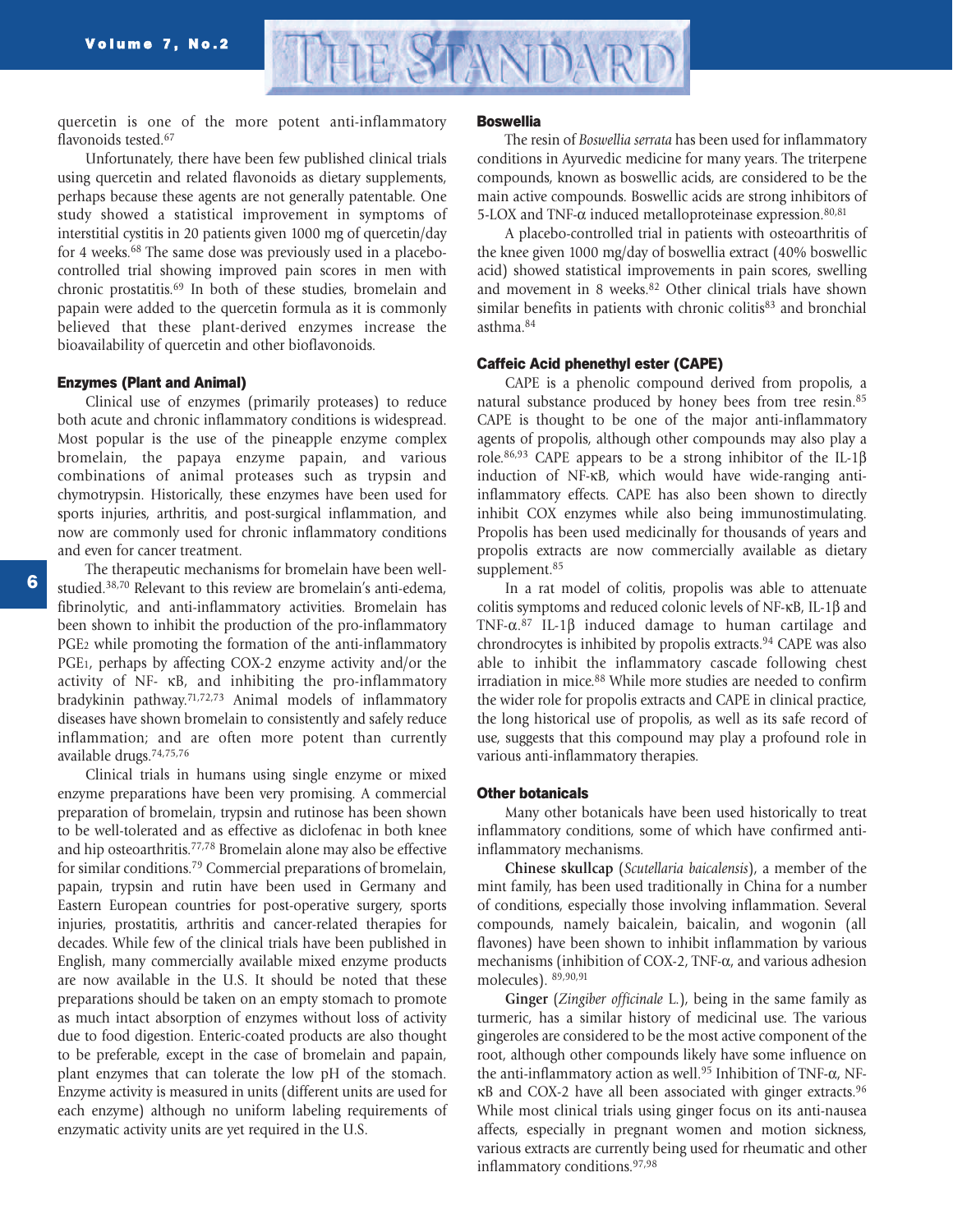

**Devil's claw** (*Harpagophytum procumbens*) root is a traditional medicine of southern and eastern Africa, where it is used for various rheumatic conditions. Like many of the other herbs, components of Devil's claw have been shown to block TNF-α induced NF-κB production resulting in reduced COX-2 activity and lower amounts of the pro-inflammatory PGE2.<sup>99,100</sup> Promising, but preliminary, clinical trials for back and arthritis pain (daily dose of extracts containing 50-60 mg harpagosides) have been published.<sup>101</sup>

**Cat's claw** (*Uncaria tomentosa*) has also become a popular herbal supplement. Ethanol extracts of Cat's claw are strong inhibitors of NF- $\kappa$ B and TNF- $\alpha$ , resulting in lower activities of both cytokines and pro-inflammatory enzymes and mediators.102 A small preliminary clinical trial in patients with rheumatoid arthritis suggests that Uncaria extracts may have modest benefits in reducing pain and tender joints.<sup>103</sup>

Numerous other botanical extracts have been shown to inhibit various components within the inflammatory system. Likewise, several have been used in promising clinical trials, some with described potential mechanisms. They include herbs like nettles (*Urtica dioica.*), basil (*Ocimum* spp), willow (*Salix* spp), feverfew (*Tanacetum parthenium*), Thunder God vine (*Tripterygium wilfordii* Hook F), green tea (*Camellia sinensis*) and gotu kola (*Centella asiatica*).104,105

## **Conclusion**

Understanding that inflammatory processes are integrally related to most chronic disease processes is a vital key to formulating a treatment strategy. Selecting dietary patterns that greatly reduce the inflammatory burden, while increasing antiinflammatory foods and nutraceuticals, will often create a large window of opportunity for other more specific treatment strategies. Like foods, nutraceuticals should be combined to take advantage of multiple mechanisms and potentiate synergy. More and more data is being generated on the anti-inflammatory properties of phytochemicals, primarily as potential anti-cancer agents. This data is confirming the traditional use of many of the plants and plant extracts that have been clinically effective for rheumatic and chronic disease throughout the world.

## *Authors Bio:*

*Dr. Guilliams is the Director of Science and Regulatory Affairs for Ortho Molecular Products. He is also a clinical instructor for the University of Wisconsin- Madison School of Pharmacy. He has been writing/editing The Standard for 7 years and frequently lectures clinicians and students on the role of dietary supplements in clinical practice.*

#### References:

- 1. Basu A, Devaraj S, Jialal I. Dietary factors that promote or retard inflammation. Arterioscler Thromb Vasc Biol. 2006; 26(5):995-1001.
- 2. Luster AD, Alon R, von Andrian UH. Immune cell migration in inflammation: present and future therapeutic targets. Nat Immunol. 2005; 6(12):1182-90.
- 3. Claria J, Romano M. Pharmacological intervention of cyclooxygenase-2 and 5-lipoxygenase pathways. Impact on inflammation and cancer. Curr Pharm Des. 2005; 11(26):3431-47.
- 4. Yoon JH, Baek SJ. Molecular targets of dietary polyphenols with anti-inflammatory properties. Yonsei Med J. 2005; 46(5):585-96.
- 5. Schmid-Schonbein GW. Analysis of Inflammation. Annu Rev Biomed Eng. 2006; 8:93-151
- 6. Karin M, Greten FR. NF-kappaB: linking inflammation and immunity to cancer development and progression. Nat Rev Immunol. 2005; 5(10):749-59.
- 7. Kumar A, Takada Y, Boriek AM, Aggarwal BB. Nuclear factor-kappaB: its role in health and disease. J Mol Med. 2004; 82(7):434-48
- 8. Glass CK, Ogawa S. Combinatorial roles of nuclear receptors in inflammation and immunity. Nat Rev Immunol. 2006; 6(1):44-55.
- 9. Daynes RA, Jones DC. Emerging roles of PPARs in inflammation and immunity. Nat Rev Immunol. 2002; 2(10):748-59.
- 10. Han J, Ulevitch RJ. Limiting inflammatory responses during activation of innate immunity. Nat Immunol. 2005; 6(12):1198-205.
- 11. Clearfield MB. C-reactive protein: A new risk assessment tool for cardiovascular disease. JAOA. 2005; 105(9):409-15.
- 12. Dimopoulos N, Piperi C, Salonicioti A, et al. Indices of low-grade chronic inflammation correlate with early cognitive deterioration in an elderly Greek population. Neurosci Lett. 2006; 398(1-2):118-23.
- 13. Trichopoulos D, Psaltopoulou T et al. Plasma C-reactive protein and risk of cancer: a prospective study from Greece. Cancer Epidemiol Biomarkers Prev. 2006; 15(2):381-4.
- 14. Dietrich M, Jialal I. The effect of weight loss on a stable biomarker of inflammation, c-reactive protein. Nutrition Reviews. 2005; 63(1):22-8.
- 15. Koenig W, Khuseyinova N et al. Lipoprotein-associated phospholipase A2 adds to risk prediction of incident coronary events by C-reactive protein in apparently healthy middle-aged men from the general population. Circulation. 2004; 110(14):1903-08.
- 16. Oei HS, van der Meer IM, Hofman A, et al. Lipoprotein–associated phospholipase A2 activity is association with risk of coronary heart disease and ischemic stroke. The Rotterdam Study. Circulation. 2005; 111(5):570-5.
- 17. Packard C, O'Reilly DSJ, Caslake MJ, et al. Lipoprotein-associated phospholipase A2 as an independent predictor of coronary heart disease. New Engl J Med. 2000; 343:1148-55.
- 18. Calder PC. Polyunsaturated fatty acids and inflammation. Biochemical Society Transactions. 2005; 33(2):423-7. 19. Rakel DP, Rindfleisch A. Inflammation: nutritional, botanical, and mind-body influences. Southern Medical Journal. 2005; 98(3):303-9.
- 20. Guilliams TG. The use of fish oil supplements in clinical practice: a review. JANA. 2005; 8(1):21-34.
- 21. Simopoulos AP. The importance of the ratio of omega-6/omega-3 essential fatty acids. Biomed Pharmacother. 2002; 56(8):365-79.
- 22. Lopez-Garcia E, Schulze M, Meigs JB, et al. Consumption of trans fatty acids is related to plasma biomarkers of inflammation and endothelial dysfunction. J Nutr. 2005; 135:562-6.
- 23. Mozaffarian D, Pischon T, Hankinson SE, et al. Dietary intake of trans fatty acids and systemic inflammation in women. Am J Clin Nutr. 2004; 79:606-12.
- 24. Lennie TA, Chung ML, Habash DL, Moser DK. Dietary fat intake and proinflammatory cytokine levels in patients with heart failure. J Card Fail. 2005; 11(8):613-8.
- 25. Qi L, van Dam RM et al. Whole-grain, bran, and cereal fiber intakes and markers of systemic inflammation in diabetic women. Diabetes Care. 2006; 29(2):207-11.
- 26. Liu S, Manson JE et al. Relation between a diet with a high glycemic load and plasma concentrations of highsensitivity C-reactive protein in middle-aged women. Am J Clin Nutr. 2002; 75(3):492-8.
- 27. Nicklas BJ, You T, Pahor M. Behavioral treatments for chronic systemic inflammation: effects of dietary weight loss and exercise training. CMAJ. 2005; 72(9):1199-1204.
- 28. Greenberg AS, Obin MS. Obesity and the role of adipose tissue in inflammation and metabolism. Am J Clin Nutr. 2006; 83(2):461S-465S
- 29. Bruunsgaard H. Physical activity and modulation of systemic low-level inflammation. J Leukocyte Biol. 2005; 78:819-35.
- 30. MacCallum PK. Markers of hemostasis and systemic inflammation in heart disease and atherosclerosis in smokers. Proc Amer Thoracic Soc. 2005; 2:34-43.
- 31. Chrysohoou C, Panagiotakos DB et al. Adherence to the Mediterranean diet attenuates inflammation and coagulation process in healthy adults. The ATTICA Study. J Am Coll Cardiol. 2004; 44(1):152-8.
- 32. Kiazandre K, Fair JM, Mahbouba MH, et al. Adherence to the Mediterranean diet is associated with lower levels of C-reactive protein in healthy elderly men and women. Data presented at 46th Annual Conference on Cardiovascular Disease Epidemiology and Prevention, March 2-5, 2006, Phoenix, AZ. Poster P119.
- 33. Blum S, Aviram M, Ben-Amotz A, Levy Y. Effect of a Mediterranean meal on postprandial carotenoids, paraoxonase activity and C-reactive protein levels. Ann Nutr Metab. 2006; 0(1):20-4
- 34. Esposito K, Marfella R, Ciotola M, et al. Effect of a Mediterranean-style diet on endothelial dysfunction and markers of vascular inflammation in the metabolic syndrome. A randomized trial. JAMA. 2004; 292(12):1440-6.
- 35. Mori T, Beilin LJ. Omega-3 fatty acids and inflammation. Curr Atheroscler Rep. 2004; 6:461-7.
- 36. Imhof A, Koenig W. Alcohol inflammation and coronary heart disease. Addiction Biology. 2003; 8:271-7.
- 37. Jae S, Fernhall B, Heffernan KS, et al. Effects of lifestyle modifications on C-reactive protein: contribution of weight loss and improved aerobic capacity. Metabolism Clinical and Experimental. 2006;55:825-31.
- 38. Wallace, JM. Nutritional and botanical modulation of the inflammatory cascade--eicosanoids, cyclooxygenases, and lipoxygenases--as an adjunct in cancer therapy. Integr.Cancer Ther. 2002; 1(1):7-37
- 39. Cleland LG, James MJ, Proudman SM. The role of fish oils in the treatment of rheumatoid arthritis. Drugs. 2003; 63(9):845-53
- 40. Fortin PR, Lew RA, et al. Validation of a meta-analysis: the effects of fish oil in rheumatoid arthritis. J Clin Epidemiol. 1995; 48(11):1379-90
- 41. Geusens P, Wouters C, Nijs J, Jiang Y, Dequeker J. Long-term effect of omega-3 fatty acid supplementation in active rheumatoid arthritis. A 12 –month, double-blind, controlled study. Arthritis Rheum. 1994; 37(6):824-9